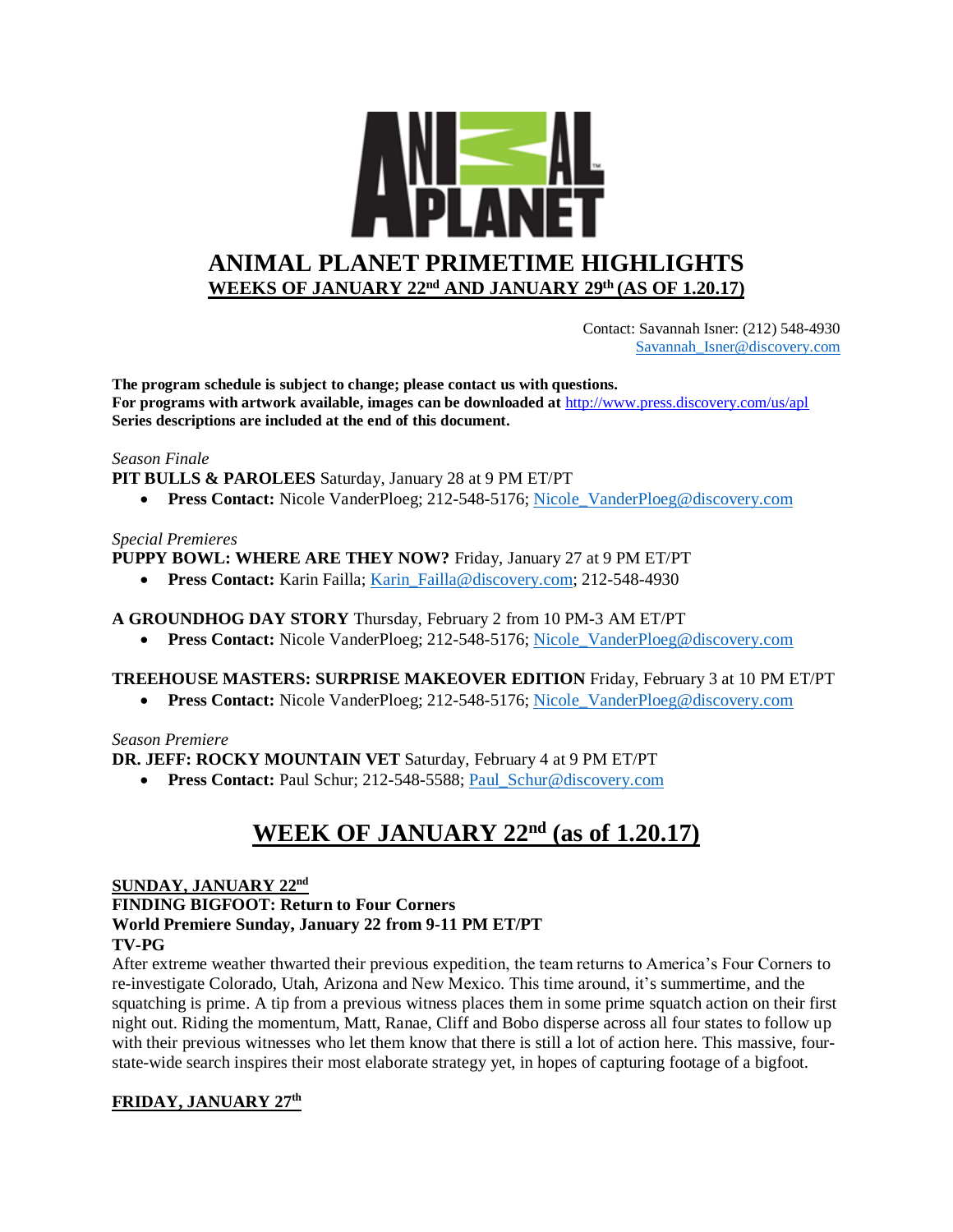### **PUPPY BOWL: WHERE ARE THEY NOW? World Premiere Friday, January 27 at 9 PM ET/PT TV-PG**

This special sniffs out your favorite K-9 contenders from over a decade of Puppy Bowl competition to see what they've been up to since gaining football fame. In addition to reviewing highlights and penalties from past plays, viewers get to see how the MVPs (Most Valuable Puppies) and tail-wagging bench warmers have adjusted to life after retirement.

### **TREEHOUSE MASTERS: The Owl's Nest World Premiere Friday, January 27 at 10 PM (ET/PT) TV-PG**

Pete heads to Charlotte, North Carolina to build an owl-inspired treehouse for the Omni Montessori School. Pete pushes his design skills, creating a structure with the windows and shapes evoking the face of an owl. And in an effort to use reclaimed materials, Pete crosses paths with former clients to gather fallen trees from their farm down the road. With all sorts of curves in the design – rounded walls, semicircle bookcases and a rounded bench – Pete and his team construct a one-of-a-kind masterpiece for the masses.

# **SATURDAY, JANUARY 28th**

### **PIT BULLS & PAROLEES: Unleashed World Premiere Saturday, January 28 at 8 PM (ET/PT) TV-PG**

This special episode takes a look back at the most memorable moments of the season. Viewers will see never-before-seen moments, a look behind the scenes of filming Pit Bulls & Parolees and get a chance to catch up with past favorite stories.

# **PIT BULLS & PAROLEES: Longing for Home World Premiere Saturday, January 28 at 9 PM (ET/PT)**

# **TV-PG**

Newlyweds from New Jersey come to New Orleans in search of a new family member. Tia heads to the town of Assumption Parish to rescue an injured stray the community has been trying to help. With his family back home in Virginia, longtime parolee Sui faces a difficult decision.

## **THE GUARDIANS: Doggie Drone Deployment World Premiere Saturday, January 28 at 10 PM (ET/PT) TV-PG**

Founder of Guardians of Rescue Rob and member Elle investigate a claim of dogs on a hot roof, fearing the worse in a city where hot tar can cause horrifying damage. Members Brian and Face help a woman who says her neighbor is provoking her dog to fight. Dori and Moose meet a cat hoarder who is more than she seems.

# **WEEK OF JANUARY 29th (as of 1.20.17)**

# **THURSDAY, FEBRUARY 2nd**

# **A GROUNDHOG DAY STORY World Premiere Thursday, February 2 from 10 PM-3AM (ET/PT) TV-PG**

This special takes viewers on a fun-filled journey into the heart of Punxsutawney, Pennsylvania for a never-before-seen look at America's most fun and unique holiday, Groundhog Day! The traditions of Groundhog Day date back 130 years, when the world's most famous groundhog, Punxsutawney Phil, first